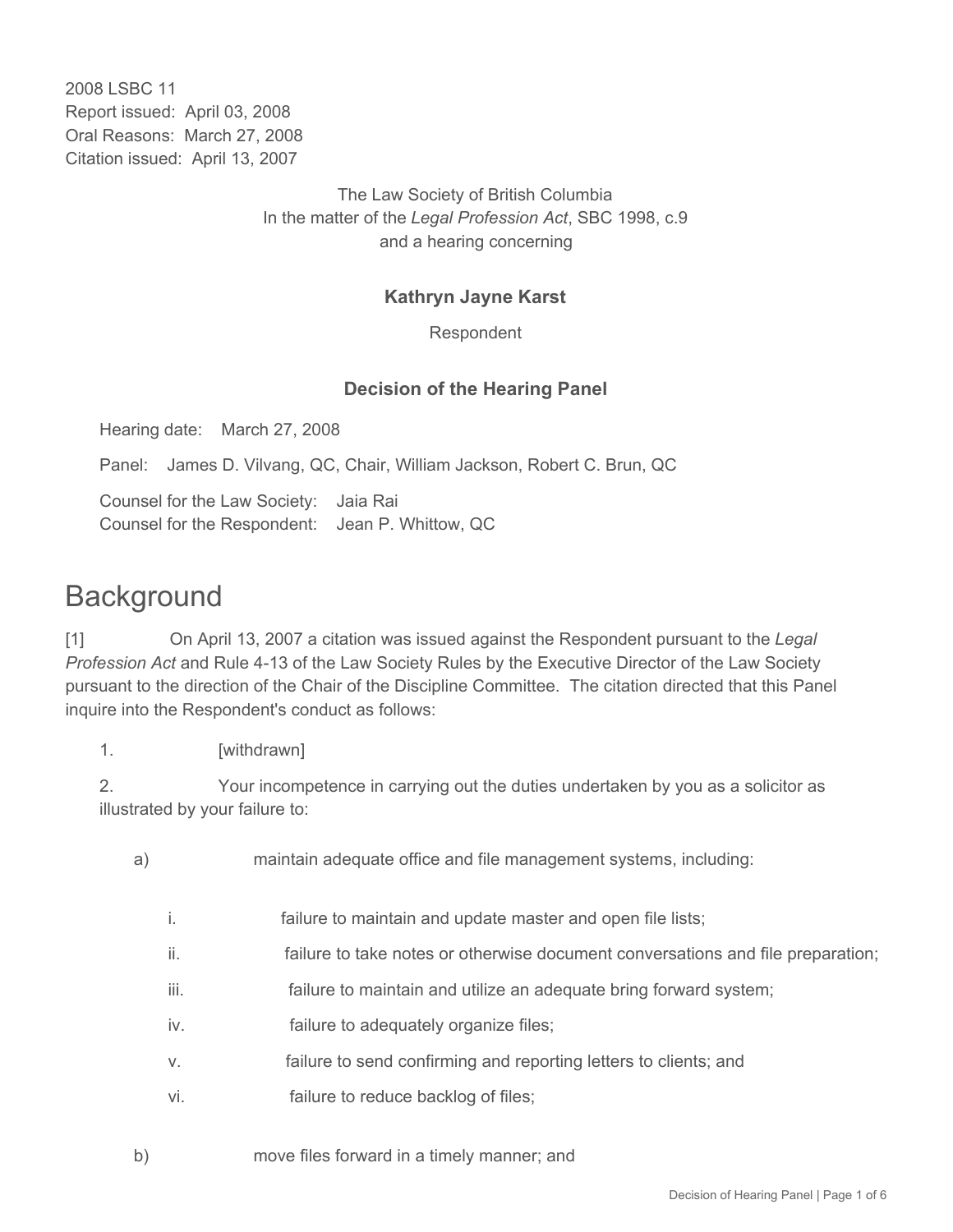c) take Continuing Legal Education courses.

3. [withdrawn]

[2] Law Society counsel advised the Panel that counts 1 and 3 on the schedule to citation were withdrawn.

[3] The Respondent admits service of the citation in accordance with Rule 4-15 of the Law Society Rules.

[4] This citation came before this Panel as a conditional admission of a disciplinary violation and consent to a specific disciplinary action pursuant to Rule 4-22 of the Law Society Rules. The Respondent admitted that she had incompetently carried out duties undertaken by her in her capacity as a member of the Law Society and consented to the following disciplinary action:

1. a reprimand;

2. a condition that she will practise only in the capacity of an employee of one or more lawyers to be approved by the Practice Standards Committee and in accordance with the terms of an employment supervision agreement, to be entered into with the employer in a form satisfactory to the Practice Standards Committee, until such time as relieved of this condition by the Practice Standards Committee; and

3. costs in the amount of \$2,000, payable by December 31, 2008.

## **Statement of Agreed Facts**

[5] A Statement of Agreed Facts was filed in these proceedings. It provided as follows:

1. The Respondent was called to the Bar in British Columbia on August 1, 1986.

2. From August 1, 1986 to January 8, 1987, the Respondent practised as a sole practitioner.

3. On January 8, 1987, the Respondent's membership with the Law Society ceased by reason of her failure to renew her practice certificate.

4. On June 22, 1989, the Respondent resumed practise and, from that date until January 2, 1990, she practised as an associate with the firm Howard, Smith and Company.

5. From January 2, 1990 to March 20, 1996, the Respondent practised as an associate with the law firm Baria & Company.

6. From March 20, 1996 to the present, the Respondent has been self-employed, practising under the firm name of Baria & Company, with Arthur Baria as an associate.

7. On December 2, 2004, the Practice Standards Committee ordered a review of the Respondent's practice pursuant to Law Society Rule 3-12(3)(d).

8. Kensi Gounden, then staff lawyer with the Practice Standards Department, and Paula Kalsi, Barrister and Solicitor, conducted the initial practice review on January 18, 2005. Of seven files reviewed, periods of delay and/or inactivity were noted in six files. The practice review report dated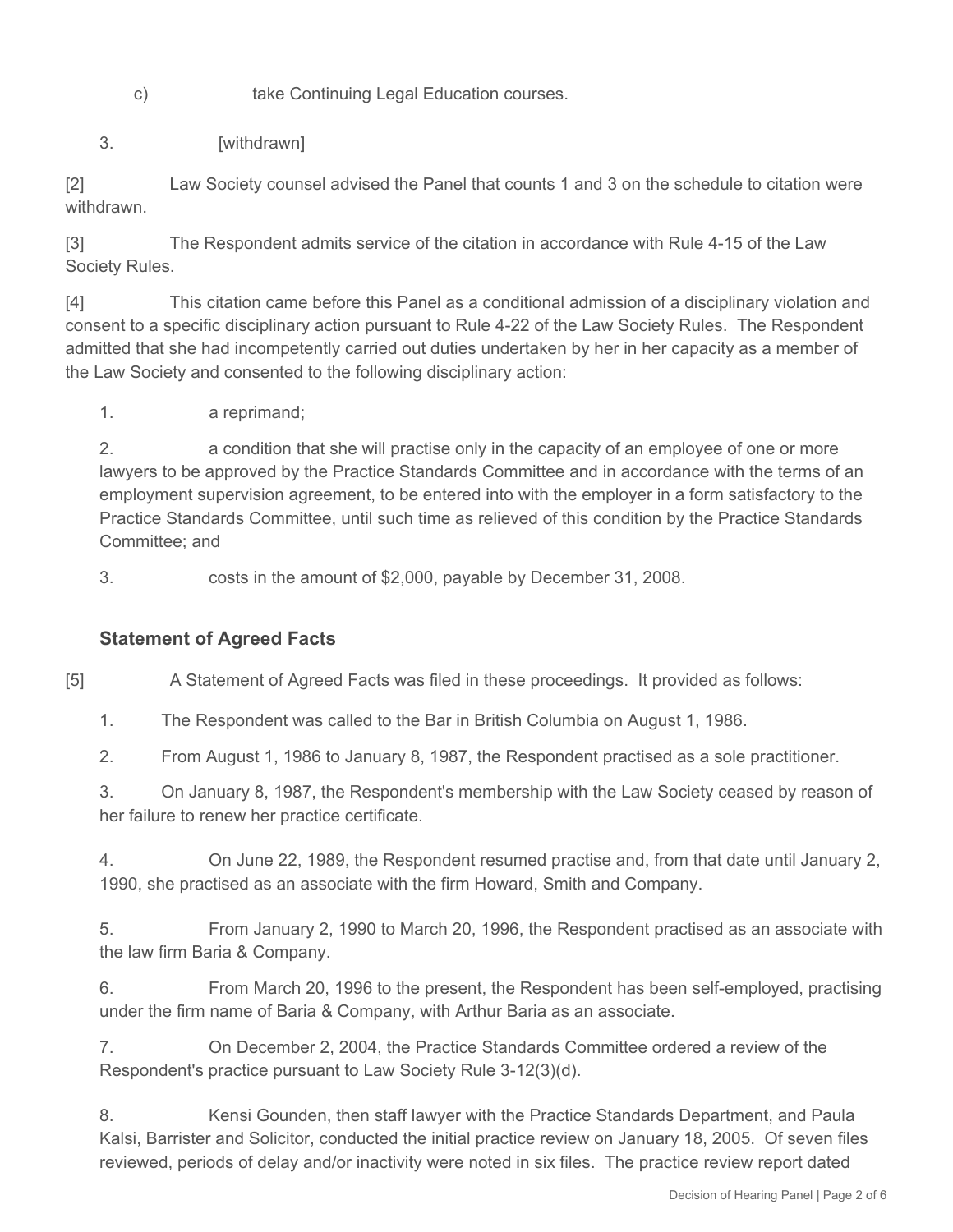February 14, 2005 (" First Practice Review Report" ) contained the following recommendations (the " Recommendations" ):

1. Arrange for a Practice Supervisor acceptable to the Law Society to assist you with setting up and maintaining systems, setting appropriate fees for you [sic] work and collecting ahead of time, billing in a timely way and keeping your files on track. The Practice Supervisor is also to assist you with the review of your open files and to prepare an action plan for each open file.

- 2. File Lists:
	- (a) Continue to maintain an ongoing alphabetical, master file list of all open files.

(b) Create an updated open active list, and a closed file list on the computer. Update them regularly.

3. Continue to record time when you bill on a time basis. You electronically record your time. You should keep notes made of fee discussions.

4. Develop a BF reminder system and backup system on your litigation files.

(a) Note all BF dates, time-limited matters and limitation dates in your own diary. The BF dates should include limitation dates, other time-limited matters and follow up dates. You may wish to consider purchasing an electronic personal data assistant in which you can enter you [sic] bring forwards and reminders.

(b) BF all files at least once a month.

(c) Work out a system of how to bring these files forward again after you have been reminded once. For example, put the file away, but BF the file at a series of dates so that you deal with it eventually.

(d) Note limitation dates at three or four dates, and note dates on the file to remind you before the ultimate date to give you lots of opportunity to complete the work.

5. Continue to try to keep files organized by:

(a) Using a file opening sheet, centralizing client data all in one place at the start of a file;

(b) Keeping material chronologically fastened in the file to avoid loss or misfiling;

(c) Keeping all entered Orders on the left side of the pleadings folder and eliminating drafts and multiple copies of documents.

6. Continue to make notes of all initial and ongoing client and other party file contacts, including settlement discussions, review of documents, pleadings, correspondence, advice, instructions, file interview sheets, and file opening sheets.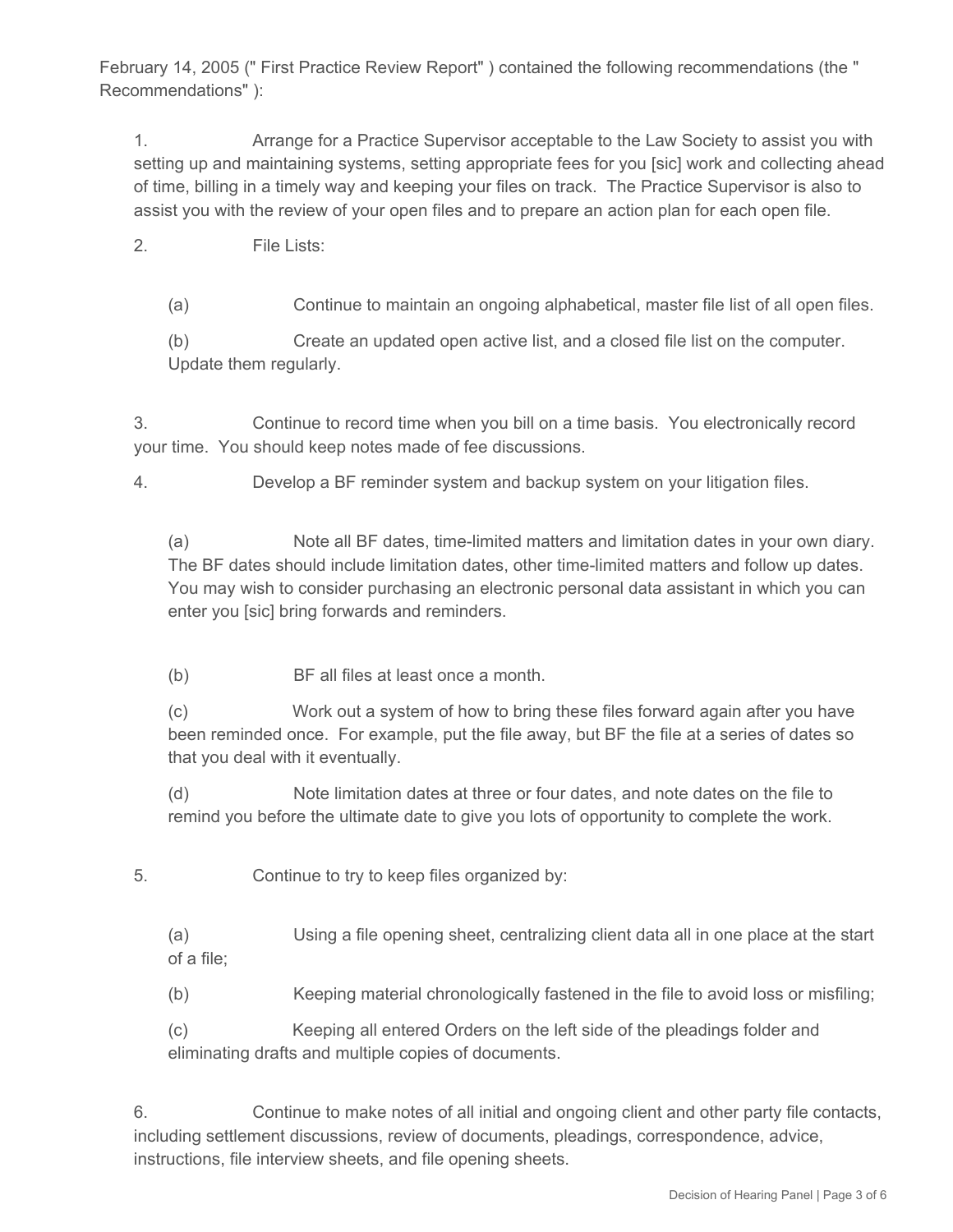7. Continue to send confirming letters to clients regarding instructions, advice and changes to these.

8. Send interim and final reporting letters to clients from time to time with an analysis of the claim or defence.

9. Plan to attend CLE courses and receive minutes and attend CBA section meetings in the area of family law to update your knowledge of law and practice. Continue to attend civil litigation section meetings. Note that you may qualify for the CLE Bursary program.

9. The Practice Standards Committee accepted these Recommendations.

10. In accordance with Recommendation #1, a Practice Supervisor was obtained and a supervision agreement was entered into and approved by the Practice Standards Committee.

11. Mr. Gounden and Ms. Kalsi conducted a follow-up practice review on June 21, 2006 and rendered a report dated July 6, 2006 (" Follow Up Practice Review Report" ). Concerning progress on the Recommendations, they noted that Recommendations 2 through 9 were " Partially Done" or Not Done" . The Reviewers noted delay and/or inactivity in 7 of the 9 files reviewed. The Reviewers adopted the earlier Recommendations, deleting the first Recommendation regarding the practice supervisor, and, in addition, they also recommended that the Respondent:

- (a) close the backlog of 300 files by December 31, 2006;
- (b) provide undertakings to the Law Society to:
	- i. **refrain from performing Supreme Court trials or Chambers applications**
	- ii. **respond to Law Society complaints within 14 days.**
- (c) work on five files per day; and,

(d) seek assistance in evaluating long-term practice goals (hereinafter collectively referred to as the " Revised Recommendations" ).

12. On September 7, 2006, the Practice Standards Committee determined to accept the Revised Recommendations. Further, in light of the undertaking requested to refrain from performing Supreme Court matters, the Committee determined to release the practice supervisor and the Respondent from the terms of the practice supervision agreement.

13. On October 27, 2006, the Respondent provided a letter setting out her undertaking to " no longer accept or do Supreme Court trials or Chambers applications" and her undertaking to " respond to the Law Society or retain counsel to respond on [her] behalf within 14 days of the Law Society correspondence."

14. Ms. Kalsi conducted a second follow-up practice review on November 1, 2006 and rendered a report dated November 21, 2006 (" Second Follow-Up Practice Review Report" ). She noted that Revised Recommendations 2 through 9 (now numbered 1?8) remained " Partially Done" or " Not Done" . She noted periods of inactivity on files as follows: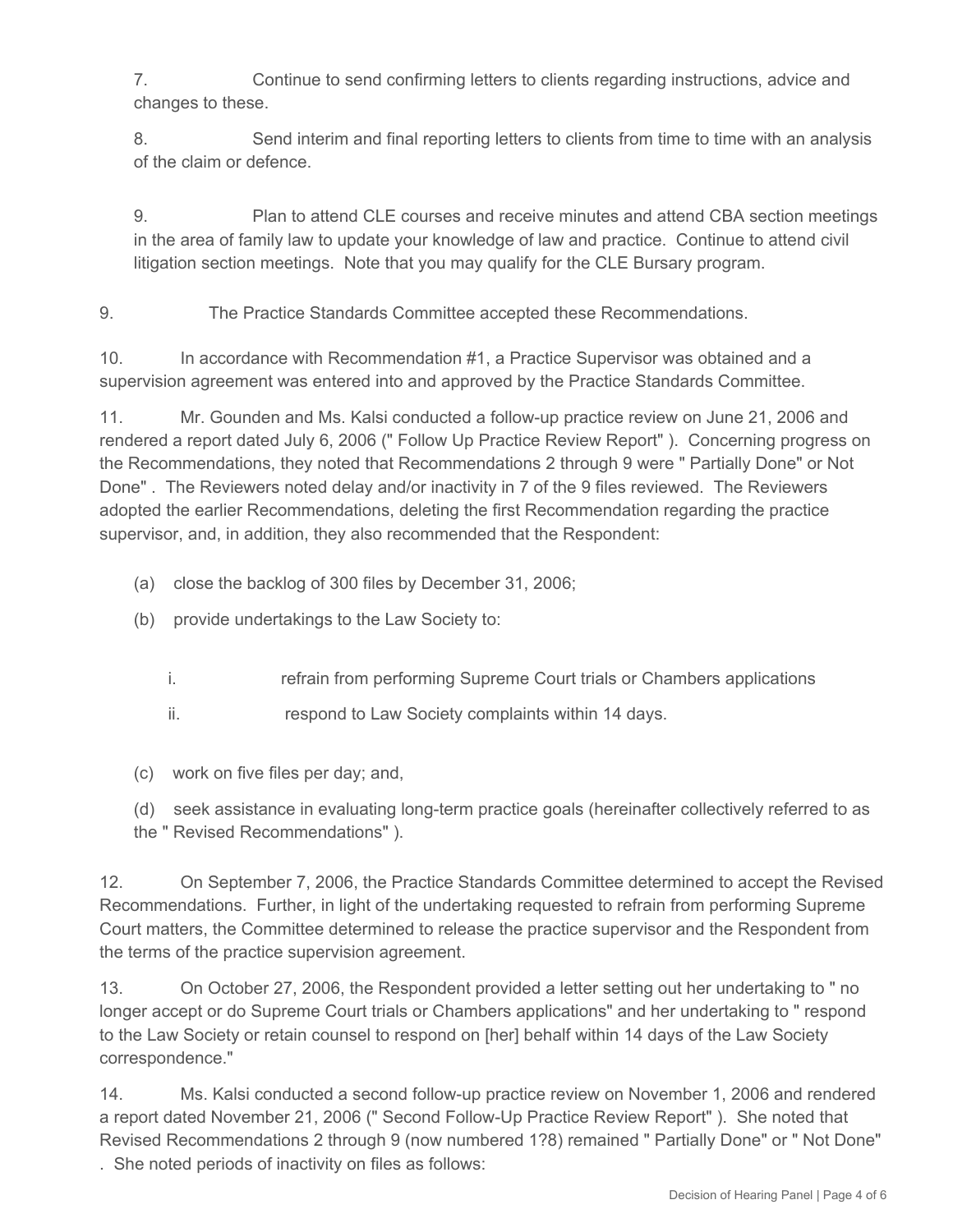(a) File [number] - delays in corresponding with the opposing counsel, in entering custody Orders and in proceeding with an application for support.

- (b) File [number] delays in proceeding on a criminal defence.
- (c) File [number ]- delays in attending to entry of a restraining Order.
- (d) File [number] delay in securing the release of the client from custody.

15. On December 7, 2006, the Practice Standards Committee considered the Second Follow-up Practice Review Report, the Respondent's undertaking of October 27, 2006 and a letter dated November 30, 2006 and referred the Respondent to the Discipline Committee.

16. The Respondent admits that she failed to:

- a) maintain adequate office and file management systems, including:
	- i. failure to maintain and update master and open file lists;
	- ii. failure to take notes or otherwise document conversations and file preparation;
	- iii. **Failure to maintain and utilize an adequate bring forward system;**
	- iv. failure to adequately organize files;
	- v. failure to send confirming and reporting letters to clients; and
	- vi. failure to reduce backlog of files;
- b) move files forward in a timely manner; and
- c) take Continuing Legal Education courses.

as alleged in count 2 of the schedule to citation.

17. The Respondent further admits that in doing so she incompetently carried out duties undertaken by her in her capacity as a member of the Law Society.

[6] After considering the circumstances set out in the Statement of Agreed Facts and having heard the submissions of counsel, the Panel accepts the admission and finds the Respondent guilty of having incompetently carried out duties undertaken by her in her capacity as a member of the Law Society.

[7] The Panel finds the penalty proposed by the Respondent, and recommended by the Discipline Committee, to be appropriate in all of the circumstances.

- [8] It is accordingly ordered that the Respondent:
	- 1. be reprimanded;
	- 2, be under a condition that she will practise only in the capacity of an employee of one or